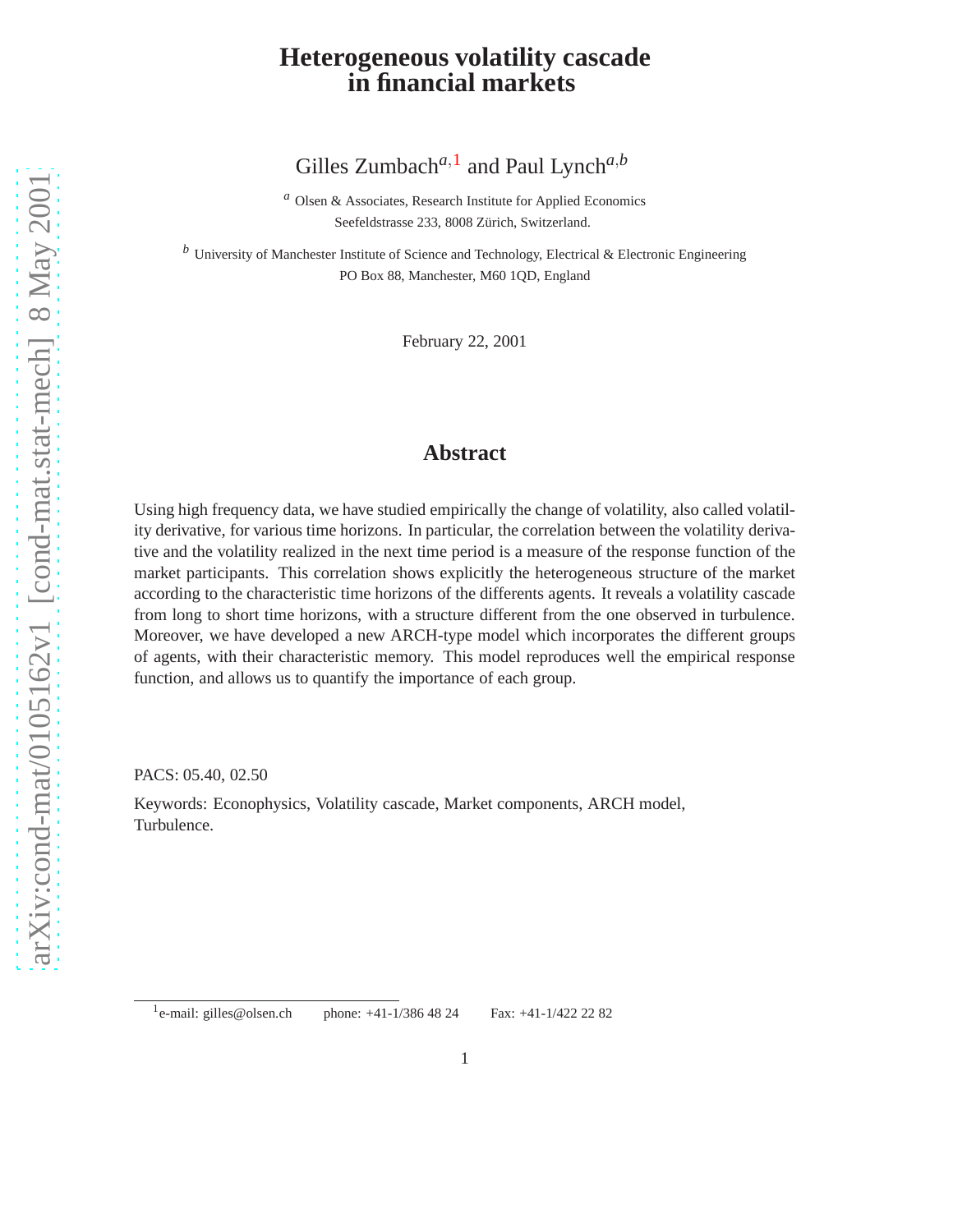# **1 Introduction**

Financial markets are very interesting self-organized structures. On a given market, say for example the foreign exchange (FX) market for USD/CHF, a large number of agents are present. These agents differ by their geographic locations, individual preferences, economic expectations, information sets, present market positions, educations, risk aversions or professional constraints. Yet, at a given time point, the market agree on one thing: a price. An interesting categorization of the market participants can be found in their characteristic time frame: intra-day speculators and market makers, daily traders, portfolio managers rebalancing their positions every week, or pension funds and central banks that are active at a scale of months using fundamental economics measures. Although this categorization makes sense, until now it has gone unobserved. Essentially, the only endogenous information available about a financial market is the resulting price *p* as a function of time *t*, and the curve  $p(t)$  looks like a random walk.

A related topic is the efficient market hypothesis (EMH) [\[1,](#page-8-0) [2\]](#page-8-1). This hypothesis can be formulated in many different ways, with various strengths. For example, a (semi) strong formulation can be "given all the publicly available information, the price process is a martingale", and a weak formulation could be "there are no dependencies in past price changes that a technician could use to predict future changes". There exists a huge body of literature on this topic, with many empirical tests of particular formulations of the hypothesis. This hypothesis is rooted in the rationality of the market participants: humans are rational and behave in their best interests. Within a strong formulation of the EMH, given (all) the information at time *t*, each market participant should behave in the same rational way, and the market should incorporate "instantaneously" every new information to reach a new equilibrium price. This implies that the market participants behave as one group, a picture quite different from the time characterization given above. On the other hand, research on the microstructure of the FX market conducted by questionnaires survey of dealers [\[3\]](#page-8-2) indicates a heterogeneous set of time horizons, and the practical importance of technical analysis.

Another piece of evidence related to the market composition is the recent analogy with fully developed turbulence [\[4\]](#page-8-3). These authors have compared the probability density function (pdf) of the return (i.e. price changes) for a set of time horizons δ*t* with the pdf of velocity differences in a fluid for a set of position differences. The striking agreement of the pdf's leads to the conclusion that the vorticity cascade responsible for turbulence should have a counterpart in financial processes. Therefore, an information cascade must be present in financial market, from long time horizons up to intra-day traders.

The basic question underlying the above points is the homogeneous or heterogeneous composition of the financial market, as well as the possible different agent's time responses and mutual interactions. Beside some indirect evidences and arguments, this is essentially an open question. An indirect evidence for the market structure has already been obtained in [\[5\]](#page-8-4) through a log-likelihood estimate for the HARCH model (with an induced market structure in agreement with the results below). What is missing is a statistical estimate, derived from the the price process  $p(t)$ , that is able to display the underlying structure of the market participants. By studying the volatility time derivative, we have found such a quantity in the correlation between the change of volatility and the realized volatility, thus providing a visual proof of a heterogeneous market structure. The paper proceeds as follows: the next section will introduce the definitions we are using. Then, we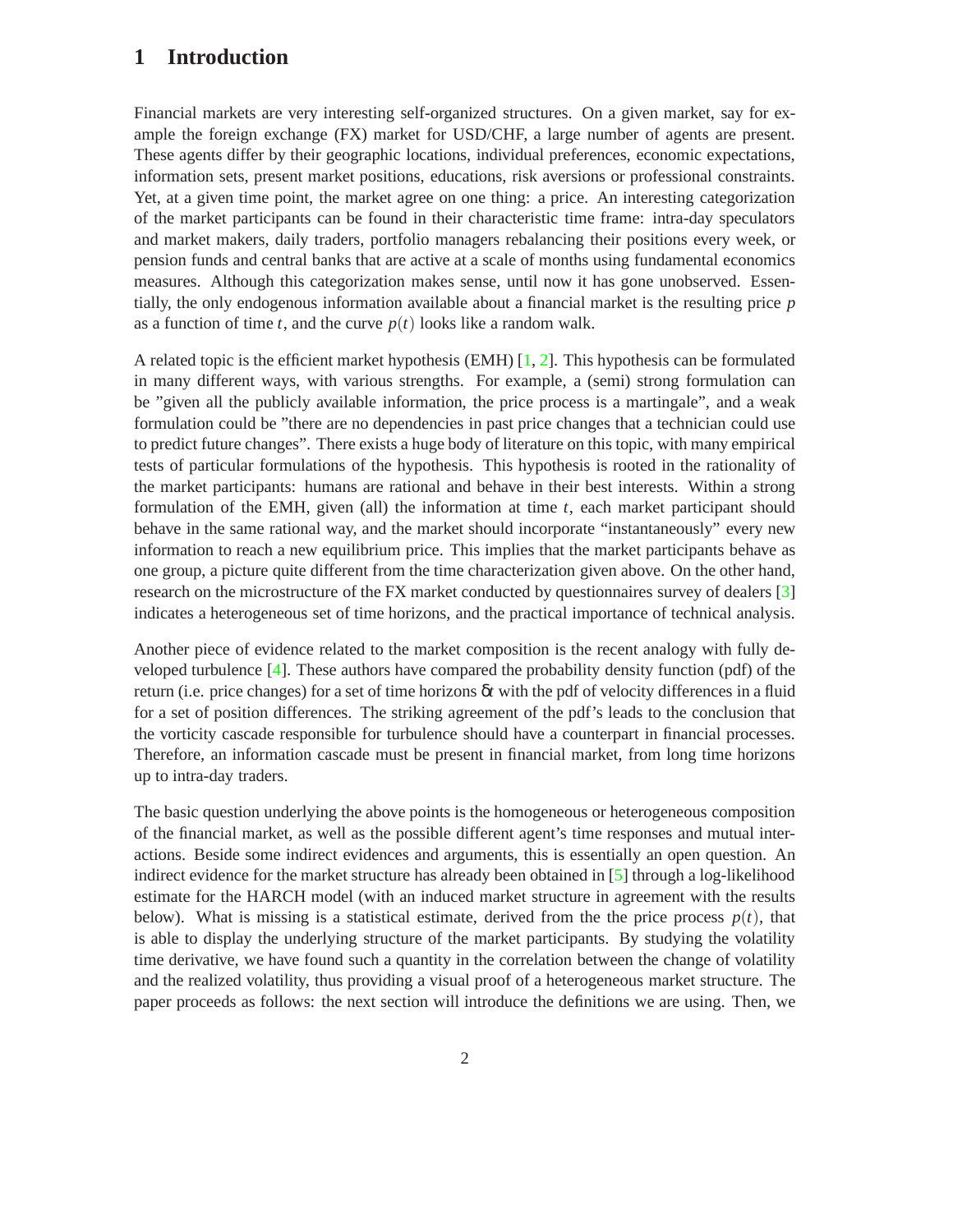will present empirical results, followed by a model for the volatility process that incorporates the structure of the market.

## **2 The volatility and its time derivative**

Our data processing starts with tick by tick quotes obtained from Reuter. These quotes arrive at random time *t* and contain a bid and ask price. From the quotes, we compute the logarithmic middle price  $x(t) = 0.5$   $(\ln(\text{bid}(t)) + \ln(\text{ask}(t)))$ . These raw mid-prices are then smoothed by a very short term moving average with a range of 3 minutes in order to eliminate the tick by tick noise.

High frequency data contain very strong intra-day and intra-week seasonalities, namely a predictable repetitive pattern due to the daily and weekly cycles of human activity. These seasonalities are filtered out by doing the computations in the proper business time scale. The key idea is similar to the usual business time scale used when working with daily data, namely to simply omit the week-ends and major holidays from the computations. The time scale we are using is an improvement along this idea, namely to expand periods of high activity and to contract periods of low activity (week-end, night). The seasonal activity pattern of high frequency data is measured on a moving sample, and the dynamic time scale is constructed by integrating the activity. The time scale is normalized such that, on average, a time interval of  $\delta t$  in physical time scale is equal to δ*t* in business time. The basic ideas are presented in [\[6\]](#page-8-5), and the dynamic algorithm we are using is explained in detail in [\[7\]](#page-8-6), including the discounting of holidays and the treatment of daylight saving time. Let us emphasize that the proper discounting of the seasonalities is a mandatory preliminary step in order to obtain the results presented in this paper.

Given the dynamic time scale, we compute a regular time series  $x(i)$  of smoothed prices where the sampling is done every  $\delta t = 10$  minutes on the dynamic time scale. From this regular time series, the historical volatility is computed with

$$
r[\delta t_r](i) = \frac{x(i) - x(i-1)}{\sqrt{\delta t_r/\Delta T_{\text{ref}}}}
$$
\n(1)

$$
\sigma_h^2[\delta t_\sigma, \delta t_r](i) = \frac{1}{n} \sum_{i-p+1 \le j \le i} r^2[\delta t_r](j) \tag{2}
$$

<span id="page-2-0"></span>with  $\delta t_r = \delta t$ ,  $\delta t_\sigma = p \, \delta t$ ,  $n = \sum_{i-p+1 \leq j \leq i}$  $n = \sum_{i-p+1 \leq j \leq i}$  $n = \sum_{i-p+1 \leq j \leq i}$ . The denominator in eq. 1 "annualizes" the return, namely discounts the random walk scaling such that the expectation  $E[r^2[\delta t_r]]$  is essentially independent of  $\delta t_r$ , with a typical value of 10% for FX rates. The reference time interval  $\Delta T_{\text{ref}}$  is taken to be one year. The volatility derivative  $\dot{\sigma}$  is computed using a smooth difference kernel according to [\[8\]](#page-9-0) applied on the historical volatility

$$
\dot{\sigma}[\delta t_{\Delta}, \delta t_{\sigma}, \delta t_r] = \Delta [\delta t_{\Delta}; \sigma_h[\delta t_{\sigma}, \delta t_r]]. \tag{3}
$$

The operator  $\Delta$  essentially computes a finite difference  $\Delta[\delta t_{\Delta}; z](t) \simeq z(t) - z(t - \delta t_{\Delta})$ , but using a convolution with a smooth kernel instead of the difference of pointwise values. Let us emphasize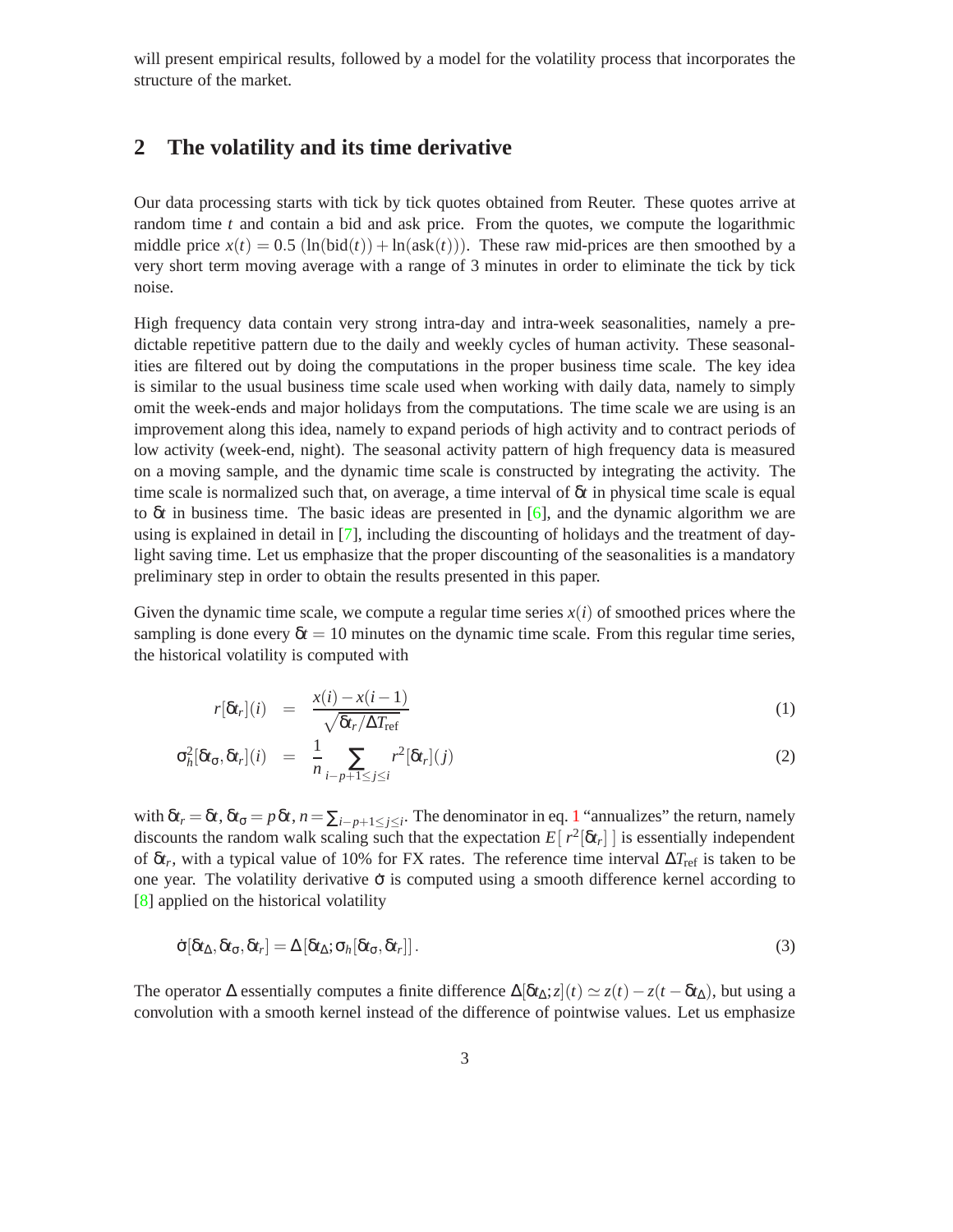that the notation  $\dot{\sigma}$  for the volatility derivative is indeed referring to a finite difference at a time scale δ*t*∆. This smooth derivative at a finite time scale is the appropriate notion of derivative for a random process, namely it measures the mean change at a time scale δ*t*∆. For this article, in order to reduce the dimension of the parameter space, we restrict ourselves to  $\delta t_{\Delta} = \delta t_{\sigma}$  and  $\delta t_{r} = \delta t$ , but other choices lead to similar results. With this choice for the parameters, we can use the shorter notation  $\sigma_h[\delta t_\sigma] = \sigma_h[\delta t_\sigma, \delta t]$  and  $\dot{\sigma}[\delta t_\Delta] = \dot{\sigma}[\delta t_\Delta, \delta t_\Delta, \delta t]$ . In the finance literature, the analysis of the volatility derivative is new, as researchers have focused until now on the return and volatility. The volatility derivative  $\dot{\sigma}$  is a particularly interesting quantity as it measures dynamical aspects of the volatility evolution. A full analysis of the statistical properties of the volatility derivative is presented in [\[9\]](#page-9-1).

The historical volatility and volatility derivative at time *t* are computed using information in the past up to time *t*. The realized volatility corresponds to the "next" volatility after *t*, namely is computed from prices in the future of *t*. Using a forward time translation operator  $T[\delta t; x](t) =$  $x(t + \delta t)$ , the realized volatility is

$$
\sigma_r[\delta t_{\sigma}] = \mathcal{T}[\delta t_{\sigma}; \sigma_h[\delta t_{\sigma}]] \tag{4}
$$

and we have again restricted ourselves to  $\delta t_r = \delta t$ .

We have also explored other definitions for the volatility and the derivative. The volatility can be defined as an aggregated volatility with  $r[\delta t_r](i) = (x(i) - x(i - k))/\sqrt{\delta t_r/\Delta T_{\text{ref}}}$  with  $\delta t_r = k \delta t$ . The derivative can be taken with a logarithm, namely  $\dot{\sigma}[\delta t_{\Delta}, \delta t_{\sigma}, \delta t_r] = \Delta[\delta t_{\Delta}; \ln(\sigma_h[\delta t_{\sigma}, \delta t_r])]$ . With all these definitions, very similar results are obtained, both for the empirical and simulated correlation.

### **3 The market response function**

We have computed the usual linear correlation between the volatility derivative  $\sigma[\delta t_\Lambda]$  and the realized volatility σ*<sup>r</sup>* [δ*t*σ], for time intervals ranging from 4 hours to 42 days. This correlation measures the response function of the market to a change of volatility, similar to the phenomenological susceptibility introduced in electro-magnetism with matter for example. As the market participants react to changes of volatility at a given time scale, they may change their positions and induce volatilities in the next time period. The correlation  $\rho(\delta t_\Delta, \delta t_\sigma) = \rho[\dot{\sigma}[\delta t_\Delta], \sigma_r[\delta t_\sigma]]$  measures this response function.

The computed correlation for 10 years of USD/CHF is displayed in Fig. [1,](#page-4-0) and clearly shows different groups of market participants. At short time scales, intra-day traders quickly react to short term change of volatility. However, short term volatility changes do not induce a response from traders with longer time horizons. Changes in the volatility at the daily time scale trigger the response of both intra-day and daily traders, but not of the weekly and longer horizons market participants. Notice the gap between 8 hours to 1 day, corresponding to the absence of traders working inside this time frame. Then, slow change in the volatility induces a response of all market participants working at shorter time scales, while the maximal response is at a similar time horizon. The correlation is always positive, which means that the market participants react to an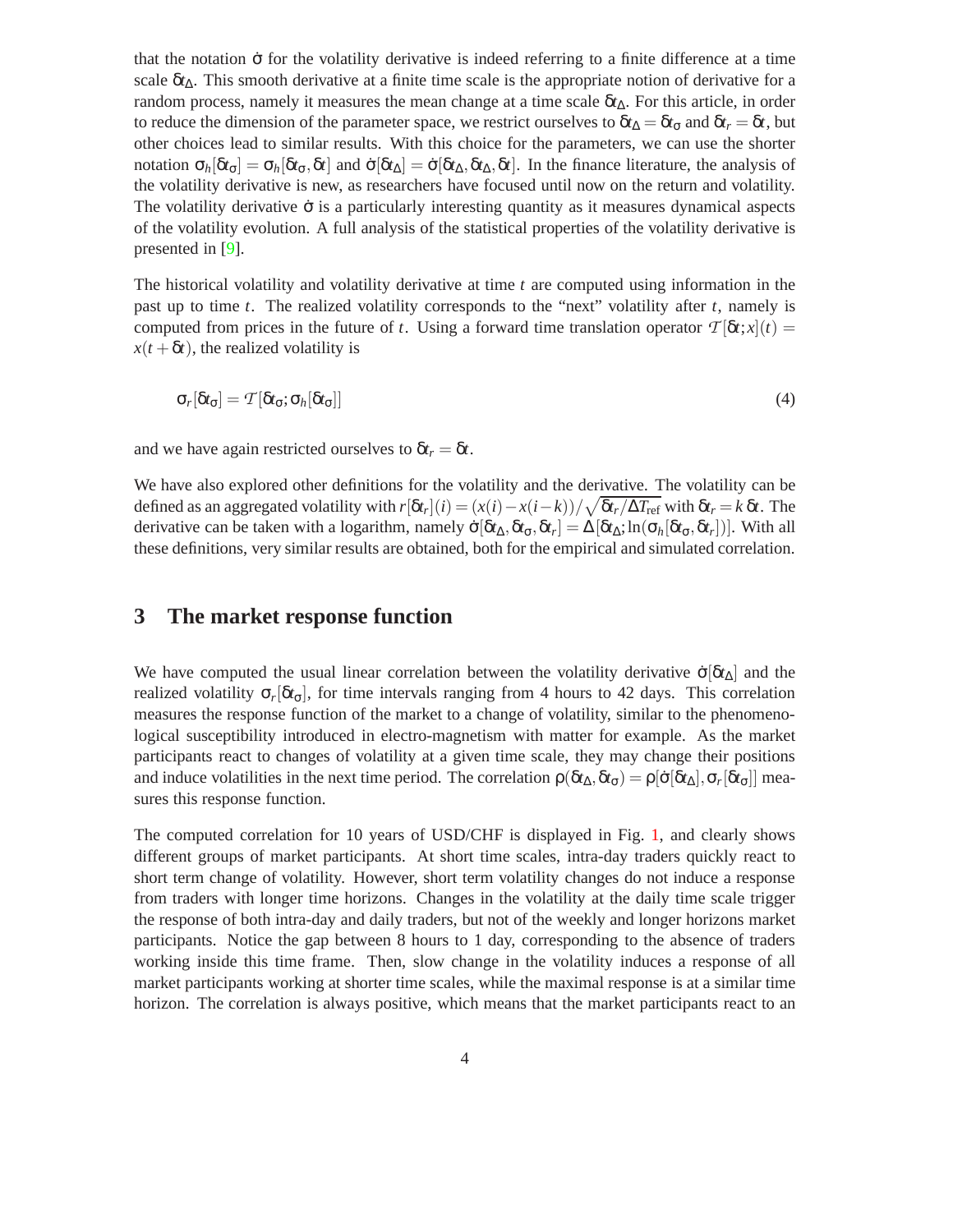

<span id="page-4-0"></span>Figure 1: The empirical correlation between volatility derivative and realized volatility ρ[σ˙[δ*t*∆],σ*<sup>r</sup>* [δ*t*σ]] for the foreign exchange USD/CHF. The business time intervals corresponding to the axis label  $k$  are given by  $\delta t = 2^{k/4}$  4 hour, and span 4 hours (k=0) to 6 weeks (k=32). The data sample used to compute the correlation ranges from 01.01.1990 to 01.11.2000, and the dynamic time scale and volatility are initialized using data from 1.7.1988 to 31.12.1989.

increase of volatility by changing positions (and therefore they increase the realized volatility), but they are not likely to react to a decrease of volatility. Overall, the pattern that emerges is similar to a volatility cascade from low frequency to high frequency  $[10]$ , but with changes in volatility triggering the response of all shorter time horizons. This is different from the picture in turbulence where the vorticity at a given time scale is related to vorticity only at nearby time scales.

For other currency pairs or for stock indexes [\[9\]](#page-9-1), a similar structure emerges. However, there are quantitative differences, the most important one being a smaller cluster corresponding to intra-day traders for stock indexes. This can be understood from the higher cost of trading stocks (brokerage costs and larger bid-ask spread), making it less profitable to trade intra-day. Finally, the correlation between historical and realized volatility can be computed  $\rho[\sigma_h[\delta t_{\sigma}], \sigma_r[\delta t'_{\sigma}]]$ . This correlation is dominated by the heteroskedasticity of the financial market, namely by the long memory (or the clustering) of the volatility. A finer structure due to the market components lies on top of the overall heteroskedasticity, but the structure of the market does not appear clearly in the volatilityvolatility correlation. It is only the response induced by changes in volatility that reveals the components of the market.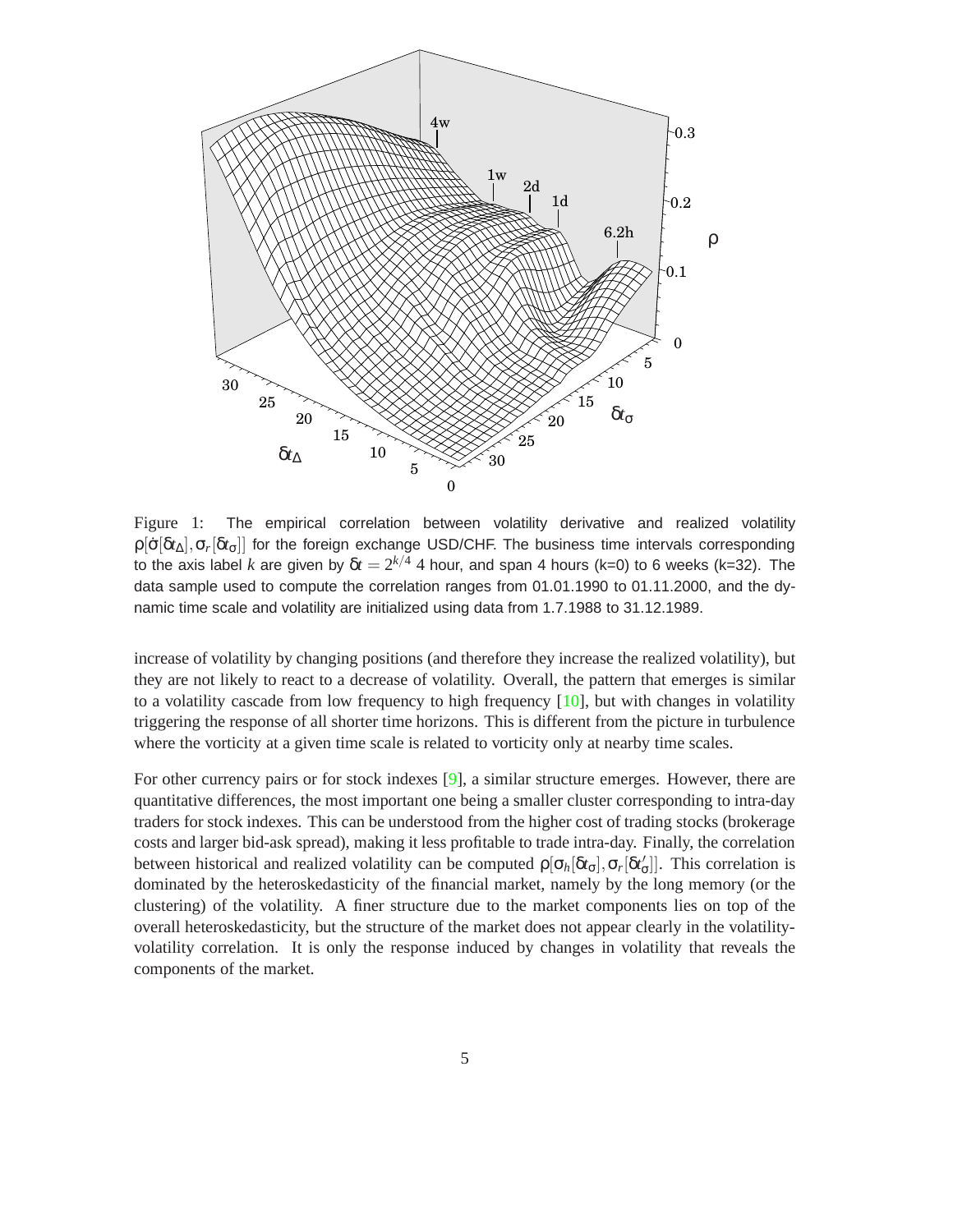#### **4 Modeling the market components**

In order to fully understand the above picture, it is interesting to compare the empirical correlation with the one obtained with Monte Carlo simulations of theoretical processes. The simplest theoretical model is an i.i.d. random walk. This model has a zero correlation  $\rho(\delta t_\Lambda, \delta t_\sigma) = 0$ . A better benchmark, widely used in finance, is the  $GARCH(1,1)$  model  $[11]$ . A Monte Carlo simulation for this model shows a positive correlation, with one weakly defined maximum located around the correlation time of the process. This is clearly inadequate to model a market with sharply defined components. We have developed a new model, called Market-Component-ARCH(*n*) or MC-ARCH(*n*) model, in order to reproduce a market with *n* components. Structurally, this model draws from  $GARCH(1,1)$ , the long memory model presented in  $[12]$ , and the HARCH model [\[5,](#page-8-4) [13\]](#page-9-5). It is built using iterated exponential moving averages that induce a sharp cut-off for the memory of each component [\[8\]](#page-9-0). The MC-ARCH model equations are as follows:

$$
x(t + \delta t) = x(t) + r(t + \delta t)
$$
\n(5)

$$
r(t + \delta t) = \sigma_{\text{eff}}(t + \delta t) \, \varepsilon(t + \delta t) \tag{6}
$$

$$
\sigma_{\text{eff}}^2(t+\delta t) = w_{\infty} \sigma^2 + \sum_{k=1}^n w_k \sigma_k^2(t) \tag{7}
$$

<span id="page-5-1"></span>
$$
\sigma_k^2(t) = \mathrm{MA}[\tau_k, m; r^2](t) \tag{8}
$$

<span id="page-5-0"></span>with the constraint on the coefficients

$$
w_{\infty} + \sum_{k=1}^{n} w_k = 1.
$$
 (9)

The time interval δ*t* fixes the time scale at which the process is defined. Eq. [5](#page-5-0) says that the logarithm of the price  $x = \ln(p)$  follows a random walk with price increment *r*. From eq. [6,](#page-5-0) at each time step, the return *r* is the product of a magnitude  $\sigma_{\text{eff}}$  and a random variable  $\varepsilon$ . The random variable  $\varepsilon(t)$  is independent and identically distributed (i.i.d.), with the conditions  $E[\varepsilon(t)] = 0$  and  $E[\varepsilon^2(t)] = 1$ . For the simulations, we have taken a Student-t distribution with  $v = 5$  degree of freedom, a number consistent with an estimate obtained through a maximum likelihood optimization. The magnitude  $\sigma_{\text{eff}}(t + \delta t)$  can be seen as a forecast for the effective volatility of the market at  $t + \delta t$ . This forecast is build using the information available at *t* (eq. [7\)](#page-5-0). The constant  $\sigma$ , with the constraint [9,](#page-5-1) fixes the mean volatility of the process, namely  $E[r^2(t)] = E[\sigma_{eff}^2(t)] = \sigma^2$ . The mean volatility is the volatility measured at an infinite time scale, and therefore its amplitude is denoted by  $w_{\infty}$ . The volatility  $\sigma_k$  is measured by a moving average (MA) at the time scale  $\tau_k$  of the squared returns (eq. [8\)](#page-5-0). Essentially, this term models the perceived current price volatility for a market participant with a memory of depth  $\tau_k$  in the past. The volatility  $\sigma_k$  contributes with a weight  $w_k$ to the effective volatility (eq. [7\)](#page-5-0). The model parameters are  $\tau_k$ ,  $w_k$  and  $\sigma$ . The MA operator [\[8\]](#page-9-0) for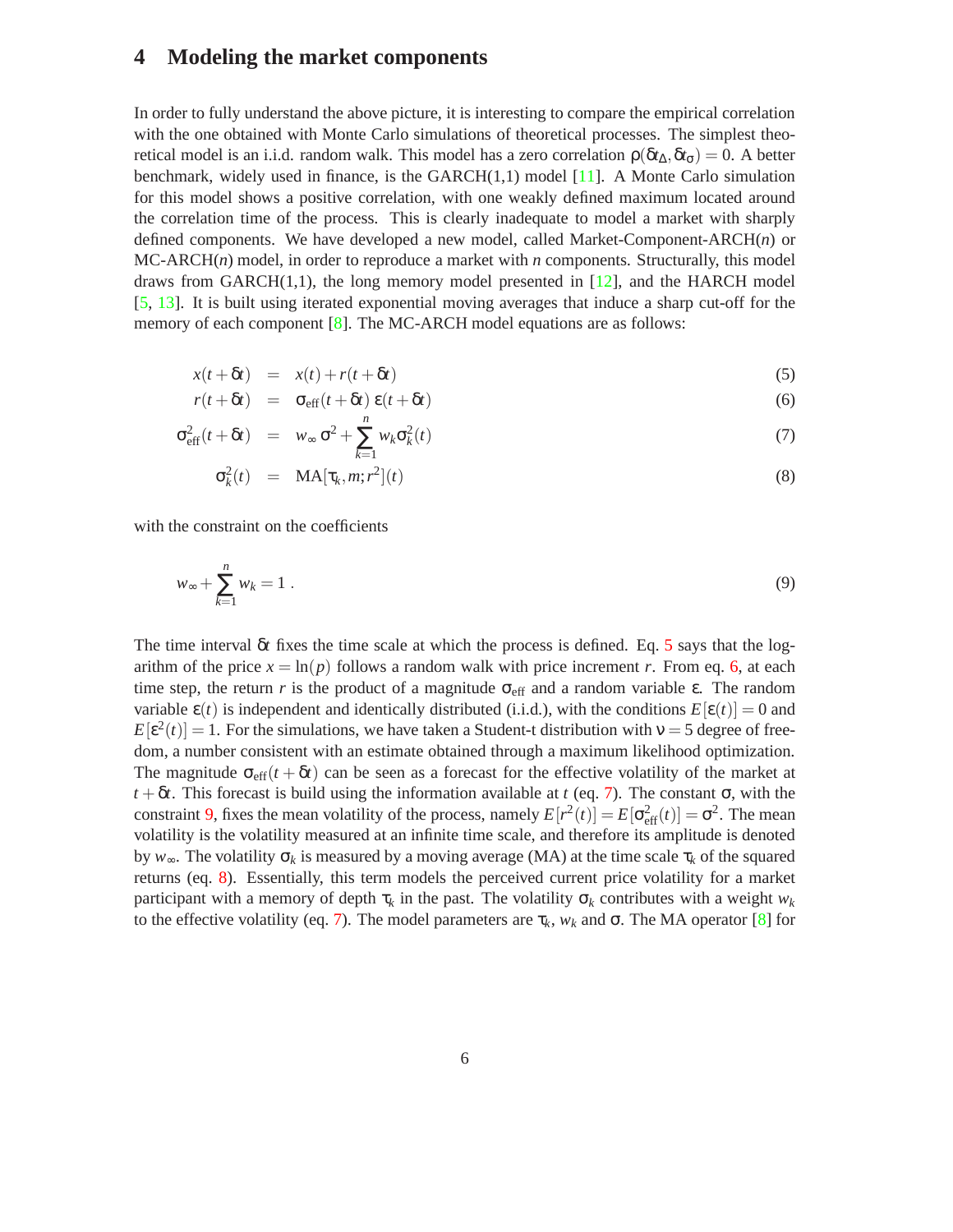the time range  $\tau$  acting on the time series *z* is defined as

$$
MA[\tau, m; z](t) = \frac{1}{m} \sum_{j=1}^{m} EMA_j(t)
$$
\n(10)

$$
EMA_1(t) = \mu EMA_1(t - \delta t) + (1 - \mu)z(t)
$$
\n(11)

$$
EMA_j(t) = \mu EMA_j(t - \delta t) + (1 - \mu) EMA_{j-1}(t)
$$
\n(12)

$$
\mu = \exp(-\delta t(m+1)/\tau) \tag{13}
$$

<span id="page-6-0"></span>with the shorthand notation  $EMA<sub>j</sub> = EMA[\tau, j; z]$ . The coefficients  $\mu$  (eq. [13\)](#page-6-0) is computed from the time horizon  $\tau$ , so that the memory length of the MA operator is  $\tau$ . Technically, the memory length is twice the range of the kernel of the corresponding MA operator  $[8]$ , a measure appropriate for rectangular like kernels. The MA operator is computed through a sum of iterated exponential moving average (EMA) (eq. [11](#page-6-0) and [12\)](#page-6-0). The coefficient *m* controls the shape of the decay for the memory, from exponential ( $m = 1$ ) to rectangular ( $m \rightarrow \infty$ ). Practically,  $m = 32$  is already close to a rectangular memory.

The structure of the MC-ARCH model is similar to the HARCH model [\[5,](#page-8-4) [13\]](#page-9-5) in that both include several volatilities measured on a set of time horizons. Yet, the HARCH model was developed mainly to include the asymmetry in the response function of the volatility measured with returns at different time horizons *r*[δ*t<sup>r</sup>* ], whereas we find this effect to be quantitatively unimportant. On the other side, it is important to have the proper time horizons for each market component, as well as the correct memory decay for the volatility measure, features not contained in the HARCH model.

The parameters of the model have been optimized by simulations so as to reproduce the empirical figure for the correlation ρ[σ˙[δ*t*∆],σ*<sup>r</sup>* [δ*t*σ]]. Good results are obtained by taking 5 components with characteristic times (measured in business days)  $\tau_k = 0.18$  (intra-day), 1.4 (1 day), 2.8 (2 days), 7 (1 weeks) and 28 (4 weeks). The correlation obtained by simulation is given in Fig. [2](#page-7-0) and the agreement with the empirical correlation is excellent. The coefficient *m* controlling the shape of the volatility kernel has to be taken high enough, for the figure  $m = 64$ . For  $m = 1$ , the shape of simulated correlation is too "soft", as it does not show the empirical abrupt drop to zero or the separation between intra-day and daily traders. This large value for *m* can be interpreted as an abrupt decay of the memory of the corresponding market component, namely the actors forget quickly the past beyond their characteristic time scale. The coefficients for each component  $w_k$ are respectively 0.39, 0.20, 0.18, 0.12, 0.11, and  $w_\infty = 0.00025$ . If we interpret these coefficients as measuring the "financial weight" of the respective component, we see that the largest fraction of the FX market is carried by short term dealers (intra-day, daily). Quantitatively, the actors with a characteristic time horizon up to two days account for 76% of the market.

The MC-ARCH model does not contain an explicit term with σ . A "pure" volatility model with the correct market structure is enough to reproduce the main feature of the empirical correlation ρ[σ˙[δ*t*∆],σ*<sup>r</sup>* [δ*t*σ]]. Yet, we are not able to reproduce the sharp "valley" between intra-day and daily horizon, nor the decay of the correlation below the diagonal in the realized volatility direction. Possibly, a σ˙ term can be added in the MC-ARCH model in order to better match the empirical correlation, hence opening a whole new space of models.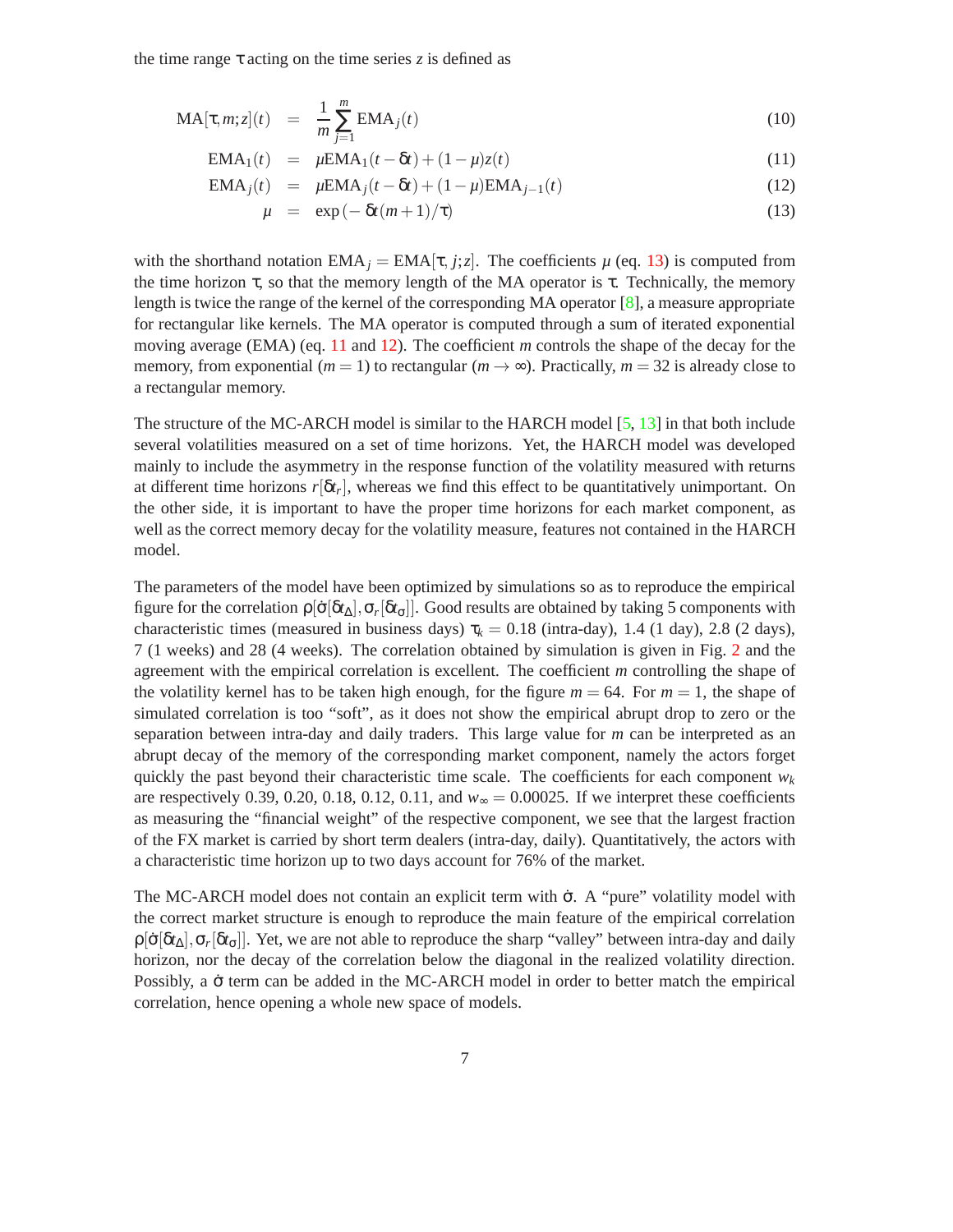

<span id="page-7-0"></span>Figure 2: The correlation between volatility derivative and realized volatility ρ[σ˙[δ*t*∆],σ*<sup>r</sup>* [δ*t*σ]] for the MC-ARCH(5) model, computed by Monte Carlo simulations. The business time interval corresponding to the axis label  $k$  are given by  $\delta t = 2^{k/4}$  4 hour, and span 4 hours (k=0) to 6 weeks (k=32). The labels on the backdrop correspond to the characteristic time of each component of the MC-ARCH model, expressed in physical time (for time intervals shorter than a week, a factor 5/7 is used to map business time intervals to physical time intervals in order to discount for the week-end). The length of the simulation is  $10^6$  steps, corresponding to 19 years.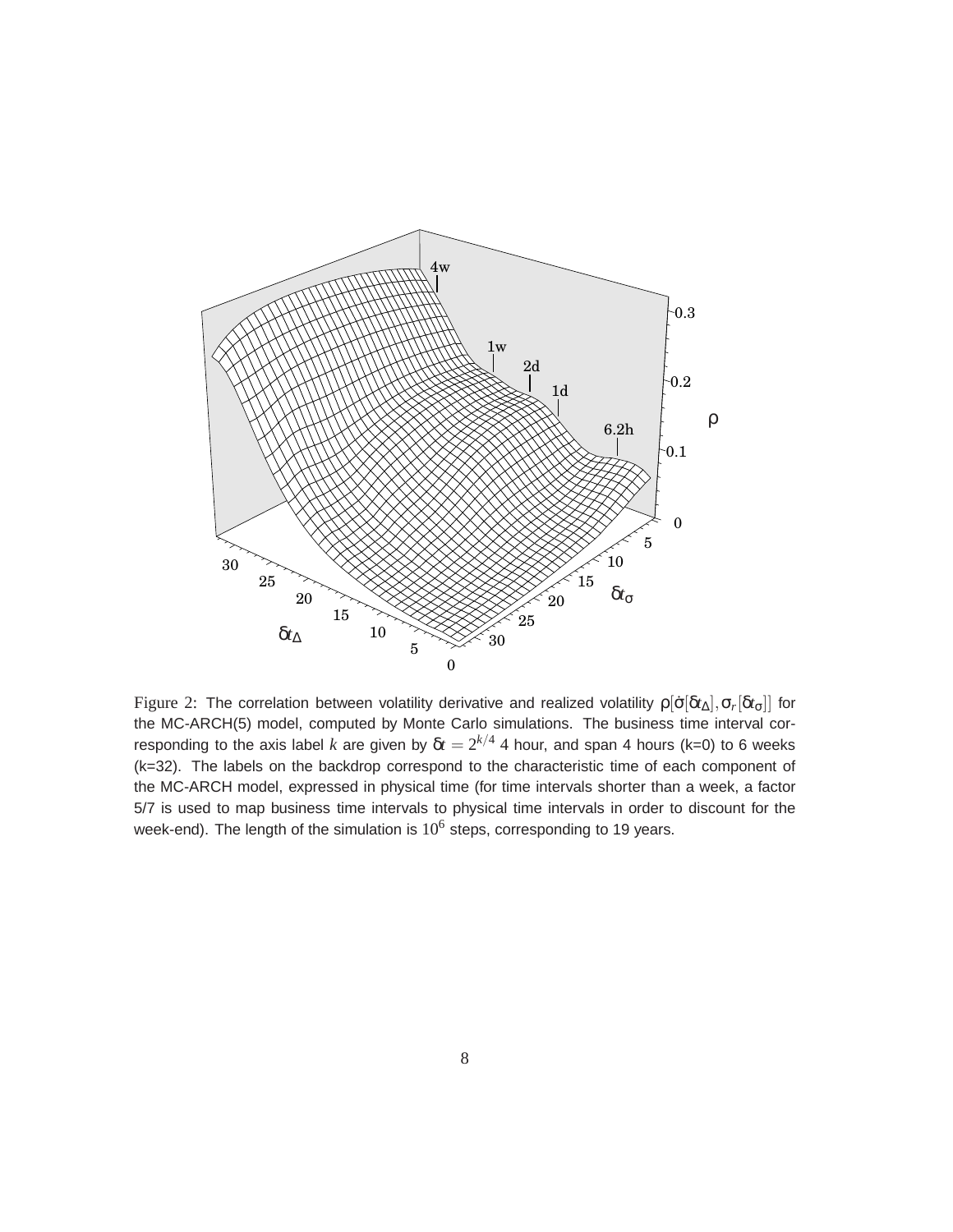# **5 Conclusion**

The correlation between the change of volatility and realized volatility gives a picture of the market components and their responses. The pattern that emerges is that a change of volatility at a given time scale triggers a response, and therefore volatility, at all shorter time scales. The response function is clustered around values corresponding to well defined group of market participants, like intra-day dealers, portfolio managers or pension funds. This picture is a bit different from fully developed turbulence where the vorticity cascade relates nearby scales: the turbulence at a given scale is feed by the scale right above and feeds the scale right below. Moreover, the cascade is homogeneous. In financial markets, a change at a given time scale feeds all the shorter time horizons, and the structure is heterogeneous.

The MC-ARCH(*n*) model presented here incorporates the relevant market structure, and has the same response function as observed in empirical data. It allows us to quantify the importance of each group, and shows that the agents quickly forget the past beyond their characteristic time horizons. Finally, to our amazement, from the apparently random walk of the price, we are able to extract only by statistical means a clear picture of the market heterogeneity.

#### <span id="page-8-0"></span>**References**

- <span id="page-8-1"></span>[1] E. F. Fama. Efficient capital markets: A review of theory and empirical work. *The Journal of Finance*, 25:383–417, 5 1970.
- [2] M. Jensen (Ed.). Symposium on some anomalous evidence regarding market efficiency (issue title). *Journal of Financial Economics*, 6, 1978.
- <span id="page-8-2"></span>[3] Y.-H. Lui and D. Mole. The use of fundamental and technical analyses by foreign exchange dealers: Hong kong evidence. *Journal of International Money and Finance*, 17(3):535–545, 1 1998.
- <span id="page-8-4"></span><span id="page-8-3"></span>[4] Shoaleh Ghashghaie, Wolfgang Breymann, Joachim Peinke, Peter Talkner, and Yadollah Dodge. Turbulent cascades in foreign exchange markets. *Nature*, 381:767–770, 6 1996.
- [5] Ulrich A. Müller, Michel M. Dacorogna, Rakhal D. Davé, Richard B. Olsen, Olivier V. Pictet, and Jakob E. von Weizsäcker. Volatilities of different time resolutions – analyzing the dynamics of market components. *Journal of Empirical Finance*, 4(2-3):213–239, 7 1997.
- <span id="page-8-5"></span>[6] Michel M. Dacorogna, Ulrich A. Müller, Robert J. Nagler, Richard B. Olsen, and Olivier V. Pictet. A geographical model for the daily and weekly seasonal volatility in the FX market. *Journal of International Money and Finance*, 12(4):413–438, 8 1993.
- <span id="page-8-6"></span>[7] Wolfgang Breymann, Gilles Zumbach, Michel M. Dacorogna, and Ulrich A. Müller. Dynamical deseasonalization in otc and localized exchange-traded markets. Internal document WAB.2000-01-31, Olsen & Associates, Seefeldstrasse 233, 8008 Zürich, Switzerland, January 31 2000.